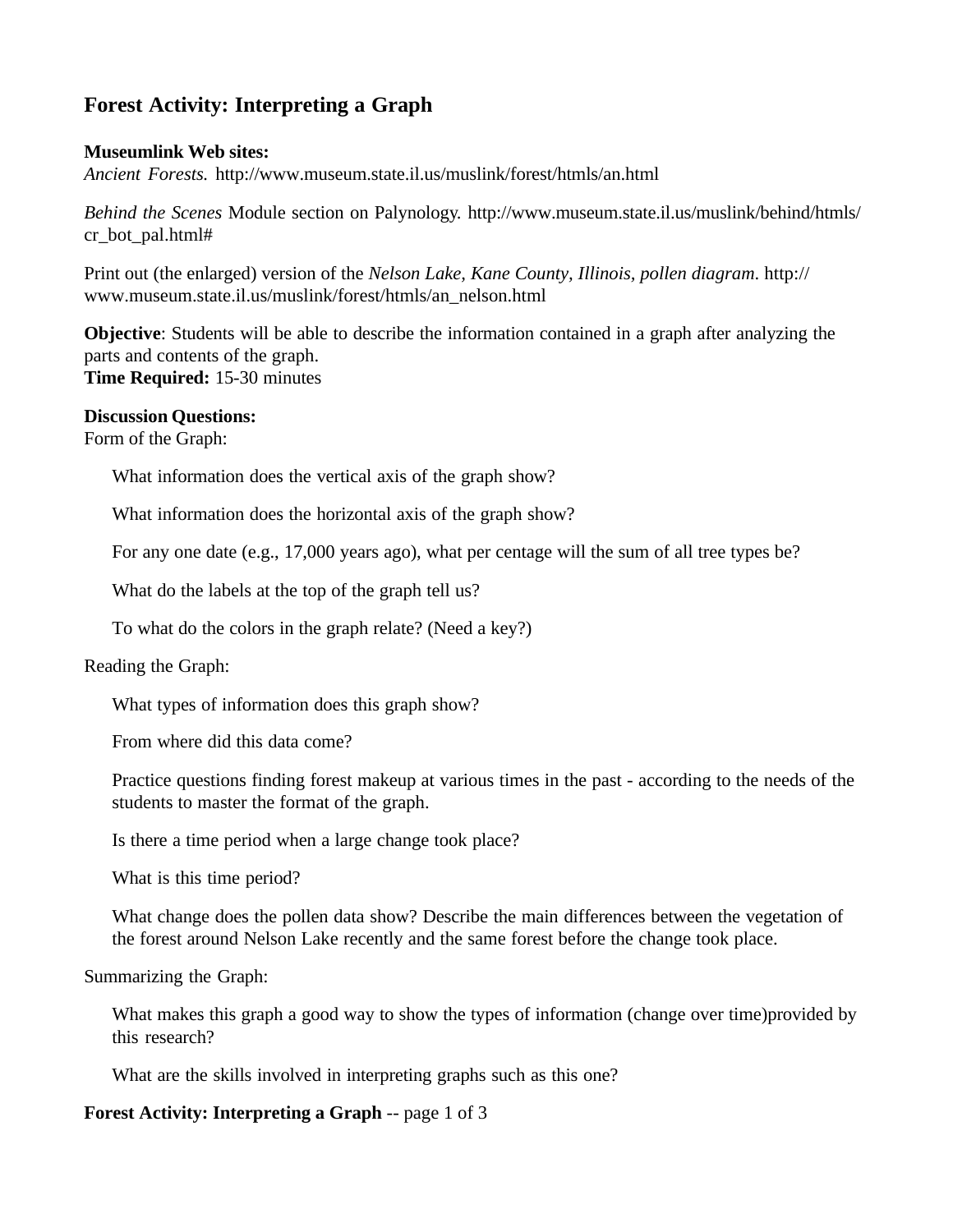**Assessment:** Students will summarize the data in the graph that they interpreted in discussion, perhaps on a page that has the graph printed at the top and space for writing below. They should identify the parts of the graph and the types of information one can acquire by reading the graph. (If the extension activity is done, students will graph their own data in a method similar to this graph.)

**Extension of the Activity** (another 50 minute class period plus preparation time): What big question does this graph NOT answer? (Why the changes may have occurred.) Where can you go for information about conditions for growth of types of trees? (Tree lists in Present Day Forests) or use student pages printouts of the following activity: http://www.museum.state.il.us/exhibits/midewin/coreact.html

# **Illinois Goals and Standards addressed: Mathematics**

- **Middle School/Junior High Standard 8B:** Interpret and describe numerical relationships using tables, graphs, and symbols.
- **Early High School Standard 10.A.3a:** construct, read and interpret tables, graphs, and charts to organize and represent data.